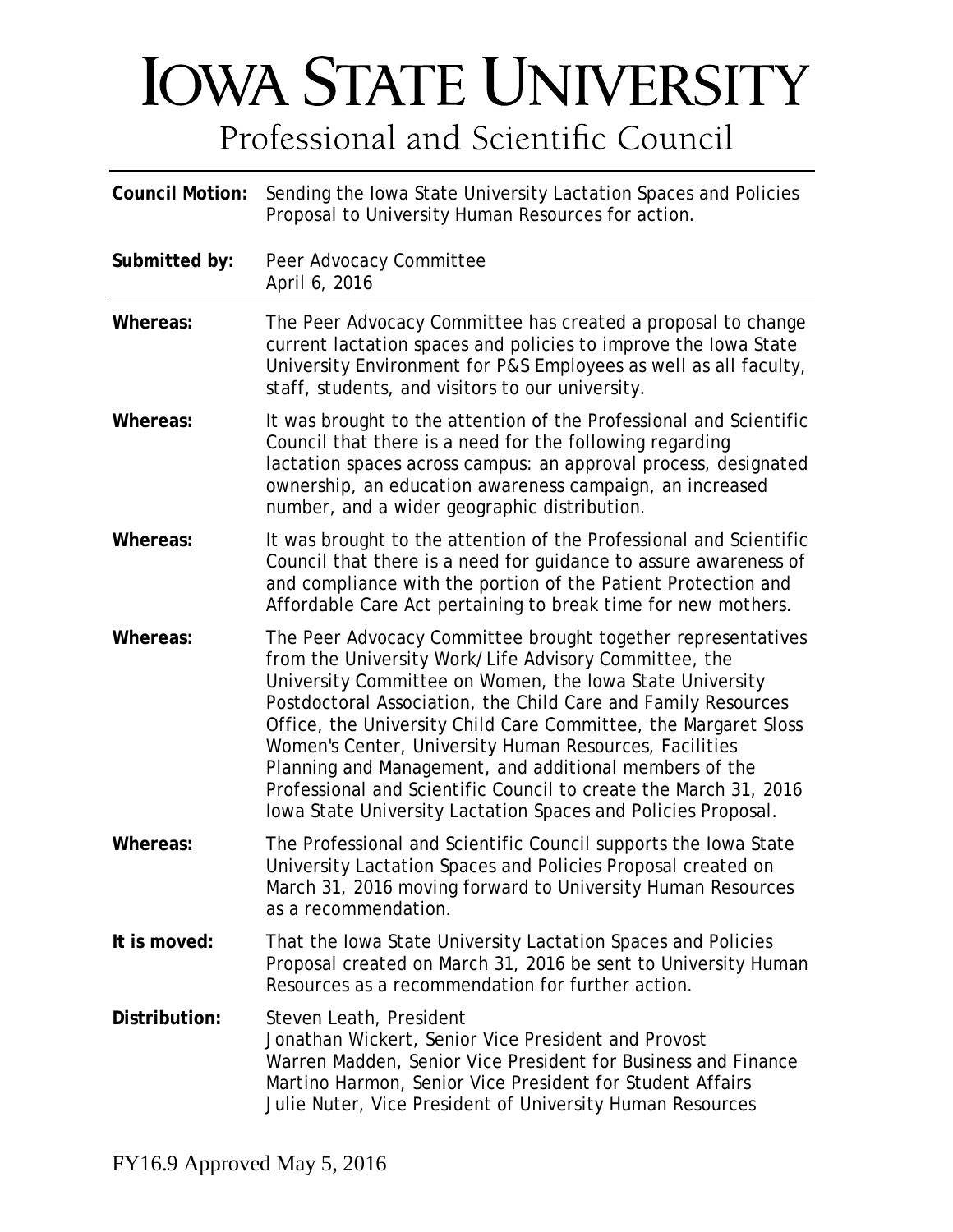# **IOWA STATE UNIVERSITY** Professional and Scientific Council

**Iowa State University Lactation Spaces and Policies** March 31, 2016

The Professional and Scientific Council Peer Advocacy Committee proposes the following regarding Iowa State University Lactation Spaces and Policies:

- Creating an approval process for spaces to become designated lactation spaces in order to assure compliance with federal regulations and best practices regarding lactation spaces,
- Assigning ownership of the designated lactation spaces to a central administrative unit in order to provide consistent and uniform maintenance, communication, education, and overall coordination of the designated lactation spaces,
- Increasing the number and geographic distribution of the designated lactation spaces on campus,
- Creating a guidance document or policy to assure awareness of and compliance with the portion of the Patient Protection and Affordable Care Act (PPACA) (*Appendix A*) which requires employers to provide a nursing mother reasonable break time for new mothers to express breast milk after the birth of her child,
- The initiation of an awareness and education campaign for users, potential users, and non-users of designated lactation spaces.

#### **Background**

It was brought to the attention of the Professional and Scientific Council that there are several concerns regarding current lactation spaces on campus. The need for improved and designated lactation spaces on campus was also discussed during the July Council Priority Planning Session.

In response to these concerns, the Professional and Scientific Council Peer Advocacy Committee brought together representatives from the University Work/Life Advisory Committee, the University Committee on Women, the Iowa State University Postdoctoral Association, the Child Care and Family Resources Office, the University Child Care Committee, the Margaret Sloss Women's Center, University Human Resources, Facilities Planning and Management, and additional members of the Professional and Scientific Council to discuss current lactation spaces on campus.

This collaborative effort led to identification of the following issues with current lactation spaces on campus:

• Spaces are geographically located at significant distances from some work locations resulting in increased time away from work,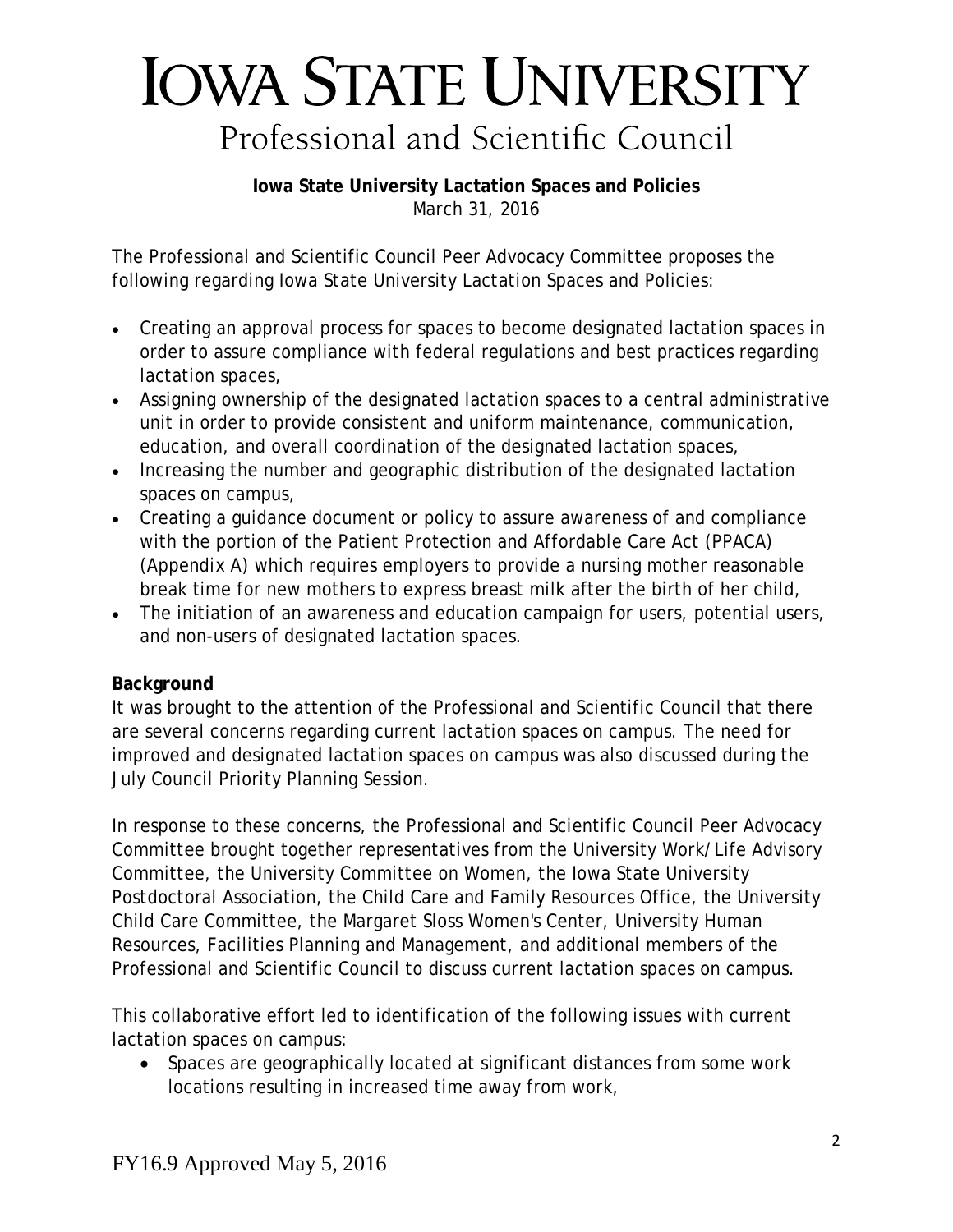- Spaces lack appropriate amenities such as power outlets, temperature control, and/or appropriate lighting,
- Spaces are sometimes misused,
- Spaces lack sufficient privacy,
- Spaces are often found occupied when needed.

This collaborative group also identified that neither employees nor supervisors are aware of the portion of the PPACA regarding break time to express breast milk after the birth of a child.

In 2010 the number of lactation spaces on campus was greatly reduced as many of the existing lactation spaces were not in compliance with the PPACA and were removed or repurposed. Since then many non-compliant spaces have been created by departments and/or units to meet the need of employees, students, and visitors on campus.

Currently, the Margaret Sloss Women's Center hosts a list of lactations spaces on their website, along with resources for nursing mothers (*Appendix B*).

The collaborative effort also led to the creation of the following guidelines.

#### **Guidelines**

- Creating an approval process for spaces to become designated lactation spaces.
	- o Enabling Iowa State University to assure that designated lactation spaces are not only in compliance with federal regulations, but also align with Society for Human Resource Management best practice recommendations (*Appendix D*). These spaces must include visible signage, a power outlet, appropriate seating, and a table or other surface that is not the floor.
	- o Making those interested in creating a lactation space aware that the following additional items should be included whenever possible: a lockable door and a sink.
		- Additional items that would further improve lactation spaces include: adjustable lighting and a bulletin board for educational materials.
	- o Assuring that the locations of all designated lactation spaces and the amenities that each space provides are known and can be included in maps and information.
- Assigning ownership of the designated lactation spaces to a central administrative unit in order to provide consistent and uniform maintenance, communication, education, and overall coordination of the designated lactation spaces. The responsibilities of the administrative unit would include:
	- o Keeping the map and list of designated lactation spaces up-to-date.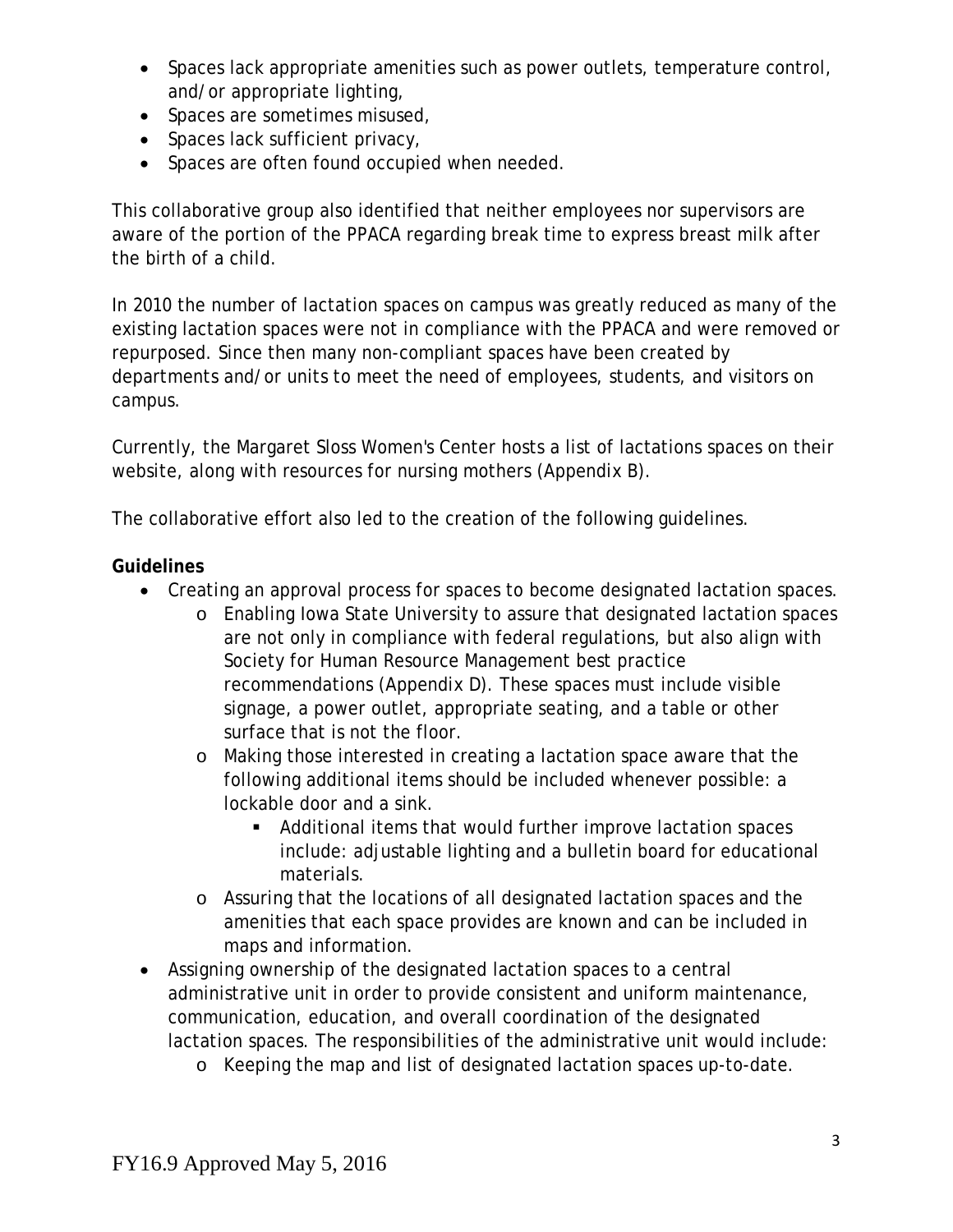- o Ensuring that the designated lactation spaces continue to meet federal regulations and Society for Human Resource Management best practice recommendations for lactation spaces.
- o Providing a contact for questions, concerns, and issues regarding designated lactation spaces.
- Increasing the number and geographic distribution of designated lactation spaces on campus. Appendix C shows the distribution of current lactation spaces.
	- o Highly trafficked, centrally located buildings should be focused on first, specifically the Memorial Union, with the goal of having an expansive distribution of designated lactation spaces across campus.
	- o Designated lactation spaces should be on the ground or first floor, and/or near building entrances to make them more accessible to faculty, staff, students and visitors and decrease the travel time for those individuals coming to the building specifically to use the designated lactation space.
- Creating a guidance document or policy to assure awareness of and compliance with the portion of the PPACA which requires employers to provide a nursing mother reasonable break time to express breast milk after the birth of her child.
- The initiation of an awareness and education campaign for users, potential users, and non-users of designated lactation spaces.
	- o Signs, posters, and other forms of public awareness should be used to educate campus and visitors about the availability and proper use of the designated lactation spaces.
	- o The Iowa State University homepage campus map should be updated to include a layer for designated lactation spaces.

## **Conclusion**

The Professional and Scientific Council recognizes the need for improved and designated lactation spaces on the Iowa State University campus in order to create a welcoming and supportive environment for all faculty, staff, students, and visitors to our campus. The guidelines in this proposal were created through a collaborative effort from stakeholder groups and address these needs for: an approval process, designated ownership, an education awareness campaign, an increased number, and a wider geographic distribution of lactation spaces, as well as guidance to assure awareness of and compliance with the portion of the PPACA pertaining to break time for new mothers.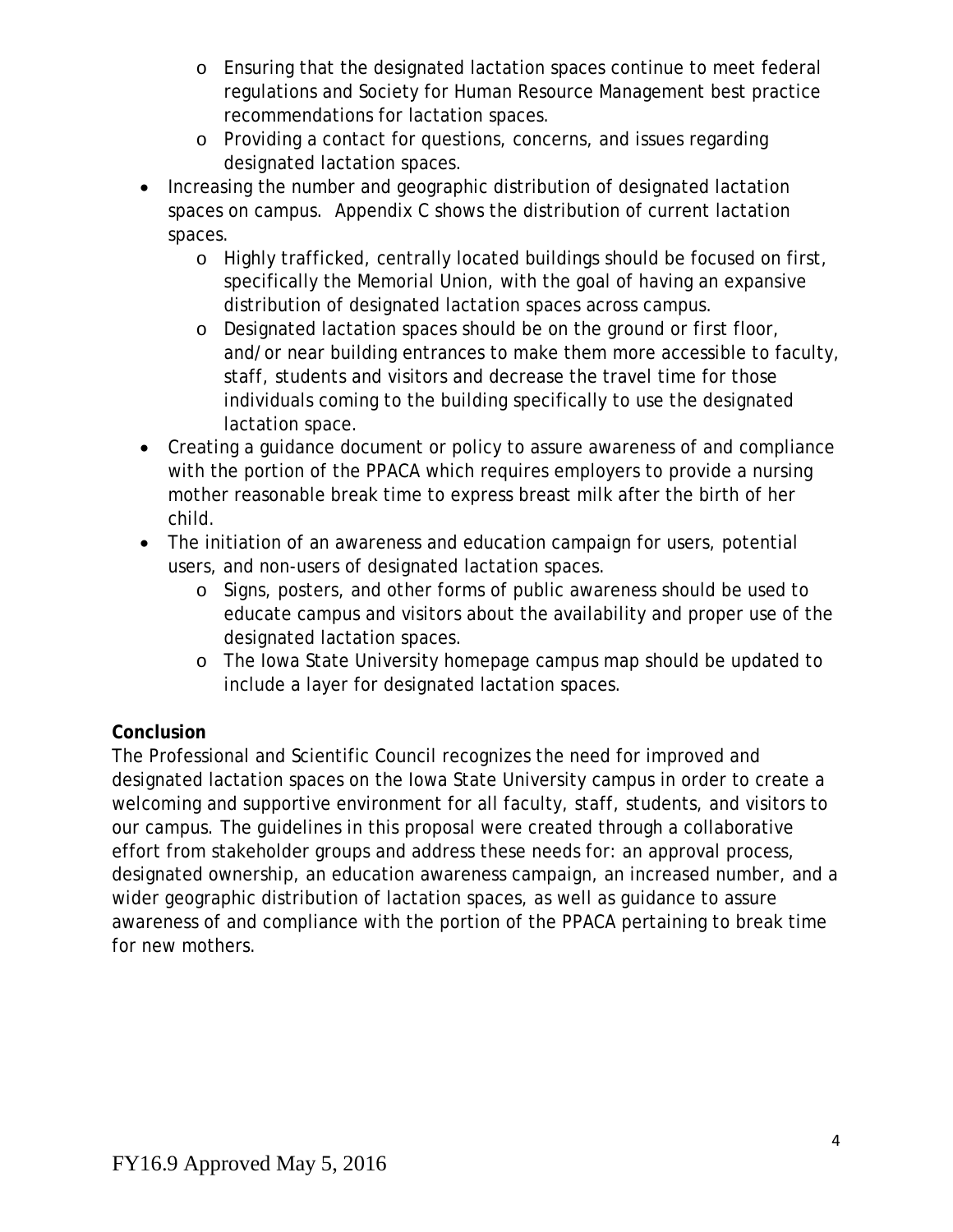### **Appendix A - 29 U.S.C 207(r)**

Effective March 23, 2010, the Patient Protection and Affordable Care Act amended the FLSA to require employers to provide a nursing mother reasonable break time to express breast milk after the birth of her child. The amendment also requires that employers provide a place for an employee to express breast milk.

Section 7 of the Fair Labor Standards Act of 1938 (29 U.S.C. 207) is amended by adding at the end the following:

**(r)(1)** An employer shall provide—

- **A.** a reasonable break time for an employee to express breast milk for her nursing child for 1 year after the child's birth each time such employee has need to express the milk; and
- **B.** a place, other than a bathroom, that is shielded from view and free from intrusion from coworkers and the public, which may be used by an employee to express breast milk.

**(2)** An employer shall not be required to compensate an employee receiving reasonable break time under paragraph (1) for any work time spent for such purpose.

**(3)** An employer that employs less than 50 employees shall not be subject to the requirements of this subsection, if such requirements would impose an undue hardship by causing the employer significant difficulty or expense when considered in relation to the size, financial resources, nature, or structure of the employer's business.

**(4)** Nothing in this subsection shall preempt a State law that provides greater protections to employees than the protections provided for under this subsection.

Source: [http://www.dol.gov/whd/nursingmothers/sec7rflsa\\_btnm.htm](http://www.dol.gov/whd/nursingmothers/sec7rflsa_btnm.htm)

#### **Appendix B - Margaret Sloss Women's Center Lactation Locations Webpage**

<http://www.mswc.dso.iastate.edu/lactation-locations>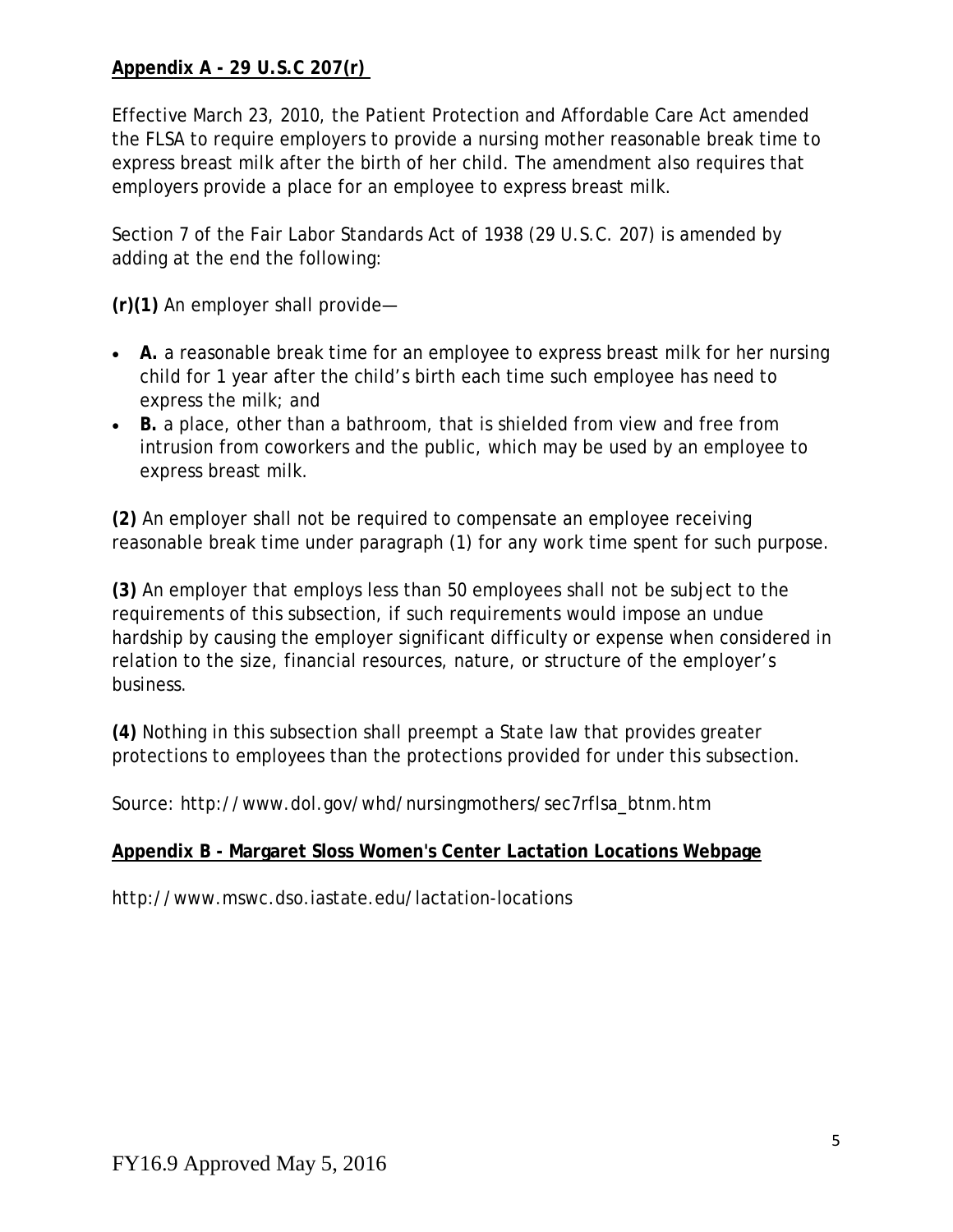#### **Appendix C - Map and List of Lactation Spaces on Campus**



# **Interactive map on Google Maps:**

<https://www.google.com/maps/d/edit?mid=zTdKeKa3l2Dw.kl4GLQ7oD6gE>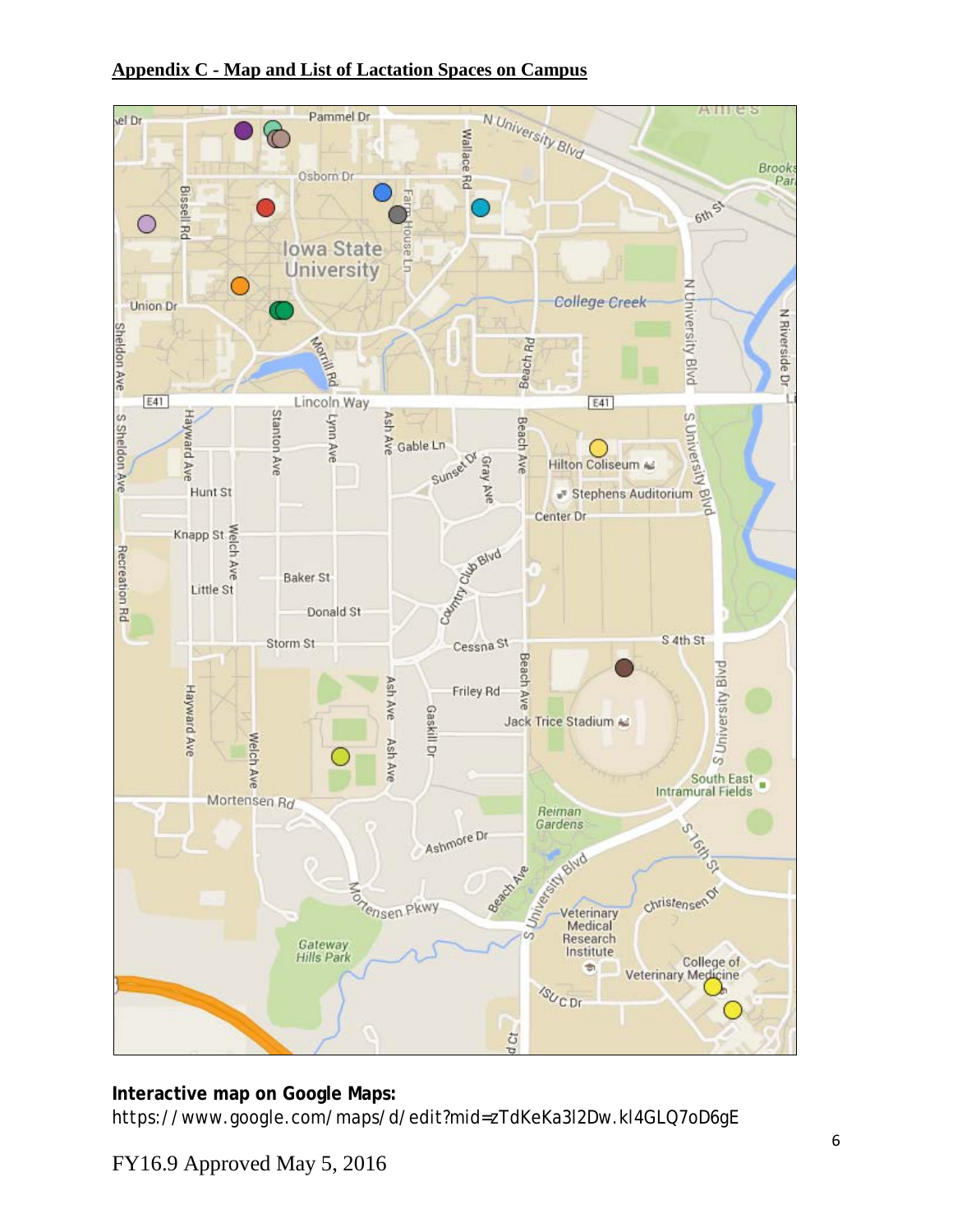### **Detailed listing of lactation spaces:**

| <b>Building</b>         | Room  | <b>Sink</b>  | Accessible   | <b>Note</b>                   |
|-------------------------|-------|--------------|--------------|-------------------------------|
| <b>Bessey Hall</b>      | 140   |              | X            |                               |
| Carver Hall             | 0025A | X            | X            |                               |
| <b>Carver Hall</b>      | 0125A | $\sf X$      | X            |                               |
| College of Vet Med      | 2615  |              |              |                               |
| <b>Cyclone Sports</b>   |       |              |              |                               |
| Complex                 | 1031  | X            | X            | Location at Concessions Bldg. |
| Extension-4H Bldg.      | 1144  |              | $\mathsf{X}$ | Arrange with Linda Young      |
| <b>General Services</b> |       |              |              |                               |
| Bldg.                   | 183A  |              | Χ            |                               |
| <b>Hach Hall</b>        | 1243  | $\mathsf{X}$ | $\sf X$      |                               |
| Lloyd Vet Med           |       |              |              |                               |
| Center                  | 1718  | X            | X            |                               |
|                         |       |              |              | Arrange with admin staff      |
|                         |       |              |              | member, 1st floor Jacobson    |
| Olson Building          | 1327  |              |              | Bldg.                         |
|                         |       |              |              | Obtain key at circulation     |
| Parks Library           | 61    |              | X            | desk                          |
| <b>Pearson Hall</b>     | 3122  |              | $\sf X$      |                               |
| Scheman Bldg.           | 0181A |              | X            |                               |
| <b>Spedding Hall</b>    | 57    |              | X            |                               |
| Sukup Hall              | 0012A | $\mathsf{X}$ | X            |                               |
| <b>TASF</b>             | 156A  |              | X            |                               |
| <b>TASF</b>             | 256A  |              | X            |                               |
|                         |       |              |              | Sink in neighboring family    |
| <b>Troxel Hall</b>      | 1113  |              | X            | restroom                      |